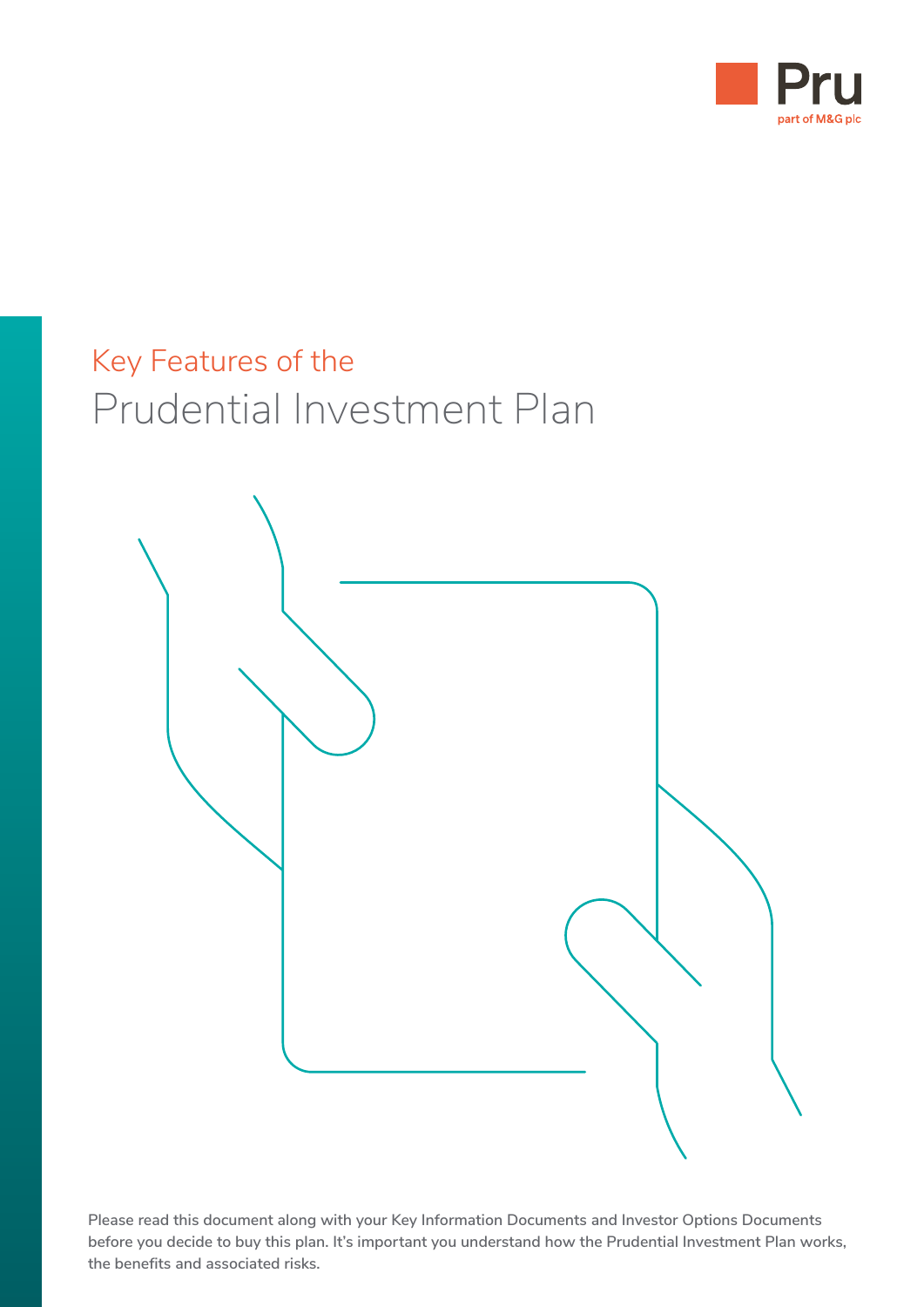# Contents

| About the Prudential Investment Plan               |   |  |
|----------------------------------------------------|---|--|
| Its aims                                           | 3 |  |
| Your commitment                                    | 3 |  |
| <b>Risks</b>                                       | 3 |  |
| Other documents                                    | 4 |  |
| Questions & Answers                                | 5 |  |
| Is the Prudential Investment Plan right<br>for me? | 5 |  |
| How flexible is it?                                | 5 |  |
| How much can I pay into my plan?                   | 5 |  |
| Where are my payments invested?                    | 5 |  |
| Can I change my investments?                       | 6 |  |
|                                                    |   |  |

| What are the charges and costs?                                               |    |
|-------------------------------------------------------------------------------|----|
| What might I get back?                                                        | 8  |
| How do I take money out of my plan?                                           | 8  |
| What about tax?                                                               | 10 |
| How will I know how my Prudential<br>Investment Plan is doing?                | 10 |
| What happens to the Prudential Investment<br>Plan if the person covered dies? | 10 |
| What if the Prudential Investment Plan isn't<br>right for me?                 | 11 |
| Other information                                                             | 12 |
| Get in touch                                                                  |    |

We would like everyone to find it easy to deal with us. Please let us know if you need information about our plans and services in a different format.

All our literature is available in audio, large print or braille versions. If you would like one of these please contact us using the details on the last page.

It's important for you to decide whether this product is right for you and what funds to choose.

Before you invest you should read our Key Information Document and relevant Investment Option Document(s). These include important information which may help you make up your mind.

You should receive them with your application form. Please keep these documents safe for future reference or go to our website at **[pru.co.uk/pro-docs/PIP/](https://www.pru.co.uk/pro-docs/PIP/)** for the most up to date version.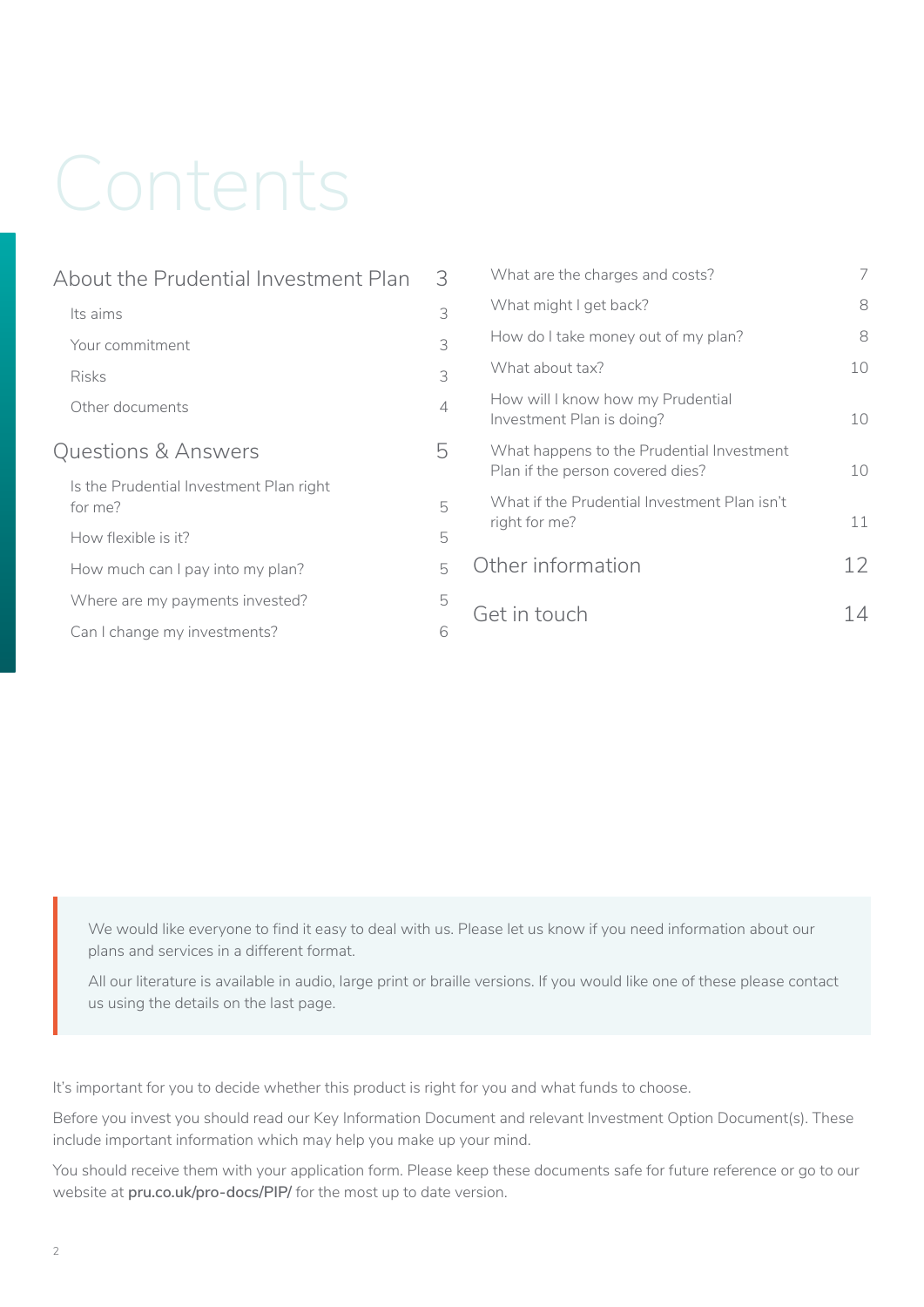# <span id="page-2-0"></span>About the Prudential Investment Plan

Our Prudential Investment Plan is a single premium investment bond that lets you invest your money in a tax-efficient way and provides access to a wide range of different funds. It also provides a small amount of life cover.

If you still have questions about the plan after reading this booklet, please look at the 'Get in touch' section for our contact details. If you have a financial adviser, please speak to them in the first instance.

#### Its aims

#### **What this plan is designed to do**

- To grow the value of your plan over the medium to long term, so 5 to 10 years or more.
- To allow you to take tax-efficient withdrawals.
- Provide a small amount of death benefit.
- To help reduce your Inheritance Tax liability if you choose to place your plan in trust.
- Provide an optional Return of Premium Death Benefit Option to guarantee that you receive the value of your original investment less any regular or partial withdrawals or any adviser charges.
- Gives you access to a wide range of investments to match your investment objectives and attitude to investment risk.

# Your commitment

#### **What we ask you to do**

- To make an initial investment of at least £10,000 after any adviser set-up charges.
- To make any additional investments to your plan of at least £10,000 after any adviser set-up charges.
- Together with your financial adviser, choose funds to suit your needs and attitude to risk, and keep them under regular review to make sure they are still right for you.
- If you want it, choose Return of Premium Death Benefit Option when you start your plan and continue to pay for it throughout its term.
- Allow your plan to potentially grow for at least 5 to 10 years or more.

### Risks

#### **What you need to be aware of**

- The value of your investment can go down as well as up so you might not get back the amount you put in.
- The level of risk and return is different depending on the funds you choose. Please refer to your **Fund Guide** for more information.
- There may be exceptional circumstances that delay the buying, switching and selling of units in any fund. Please read the section "Where are my payments invested?" for more information.
- For the PruFund range of funds, we may decide to reset the unit price of a PruFund Fund to the unsmoothed price on a particular day, to protect the With-Profits Fund. There may also be occasions where we have to suspend the smoothing process for one or more PruFund Funds for a period of consecutive days, to protect our With-Profits Fund. Please read **Your With – Profits Plan – a guide to how we manage the Fund (PruFund range of funds)** for more details on this.
- You can't add the Return of Premium Death Benefit Option after your plan has started, and if you stop it later you can't restart it.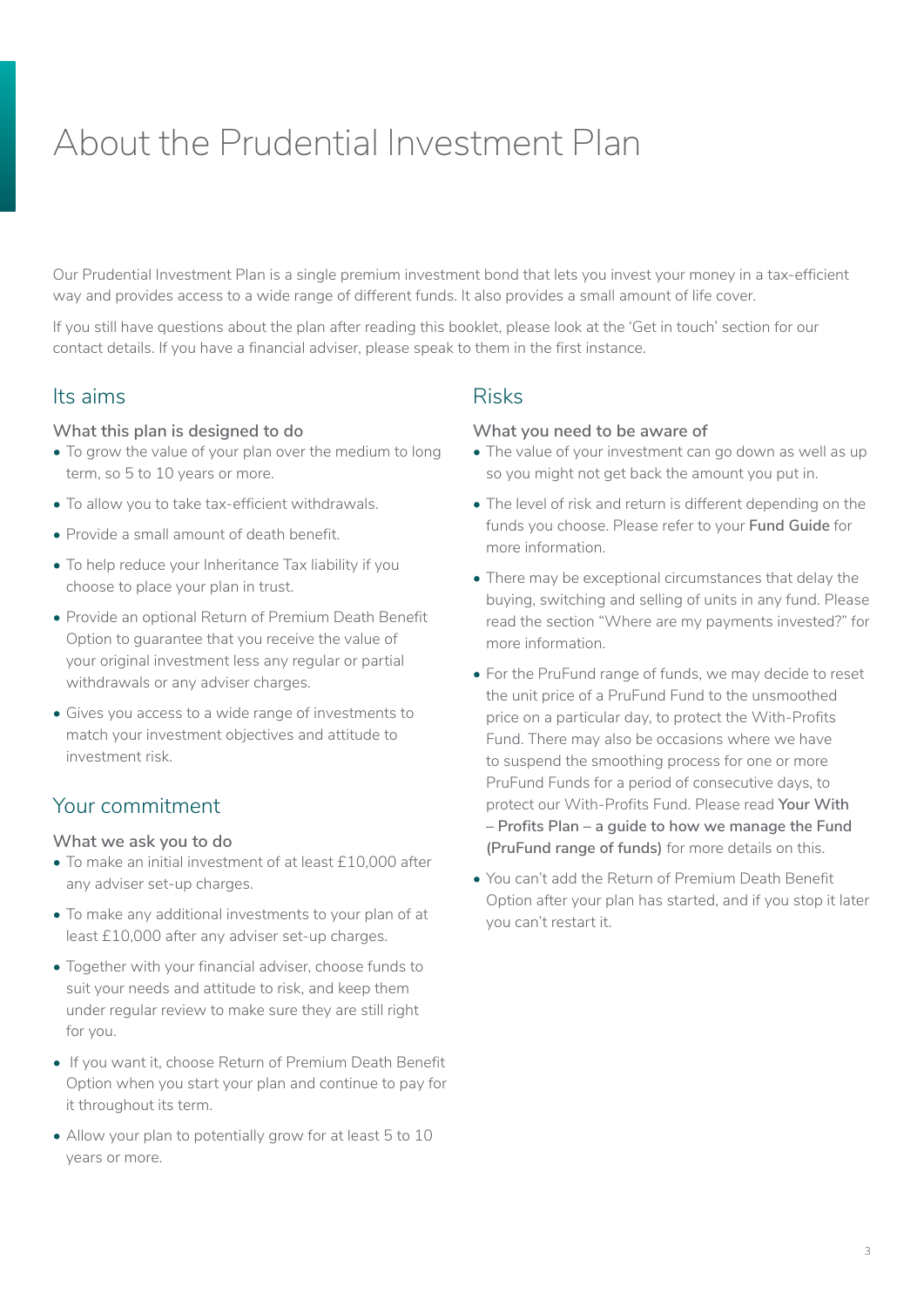# <span id="page-3-0"></span>Other documents

It is important that you read your Key Information Document and relevant Investment Option Document(s).

If you want more information, please also read the following documents. We have highlighted when they are relevant throughout this document.

They are all available from your adviser, on our website **[pru.co.uk/investments/investment-products/](http://pru.co.uk/investments/investment-products/prudential-investment-plan/) [prudential-investment-plan/](http://pru.co.uk/investments/investment-products/prudential-investment-plan/)** or direct from us. Our contact details are on the last page.

**• Policy Provisions**

Gives you the full terms and conditions of the contract.

- **• Fund Guide** This explains your investment choices.
- **• Return of Premium Death Benefit Option** Gives information on the option to guarantee the return from the plan if you die.
- **• Your With-Profits Plan a guide to how we manage the Fund PruFund range of funds** Provides information on how our With-Profits Fund works, and our current approach to managing it.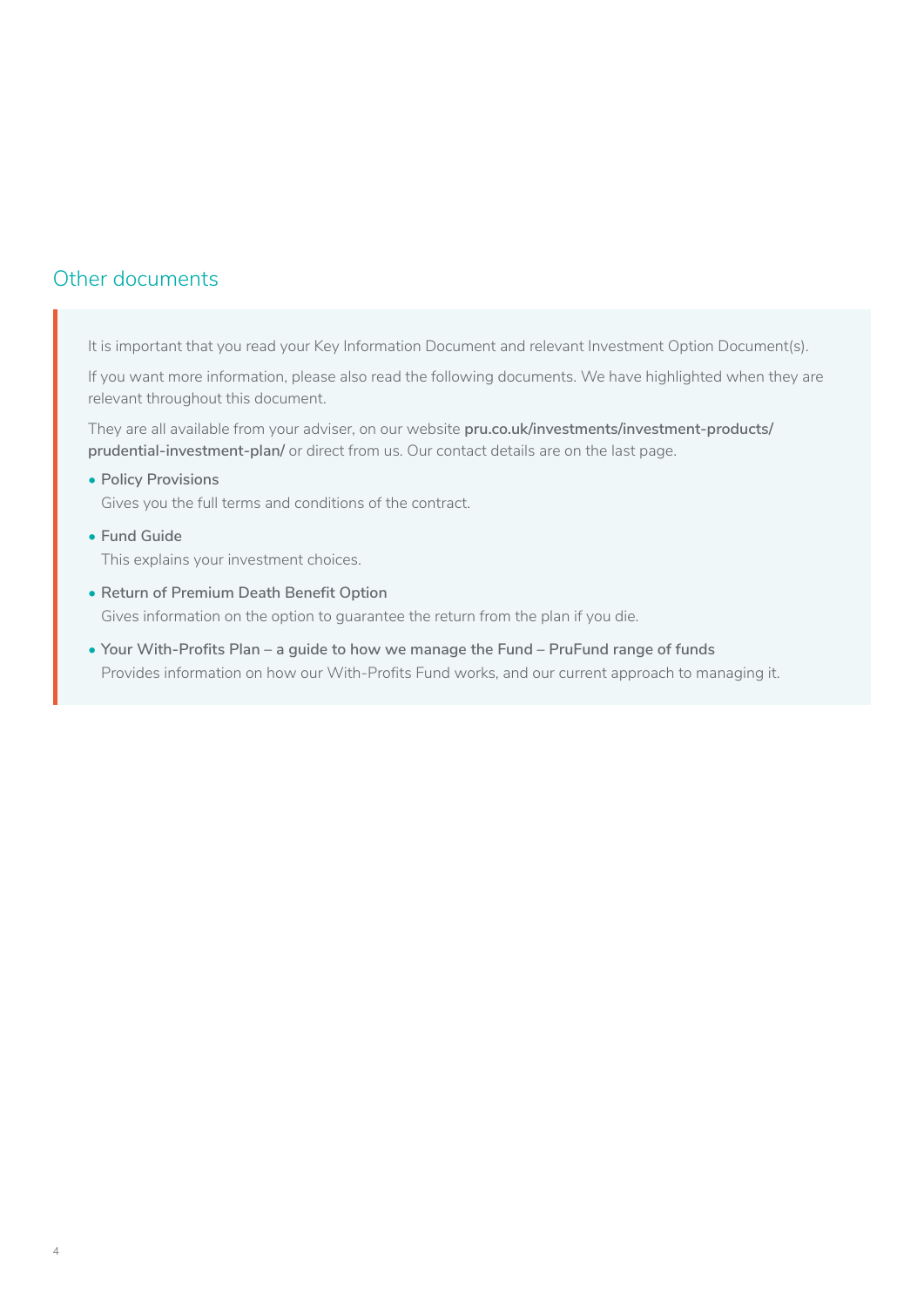# <span id="page-4-0"></span>Questions & Answers

# Is the Prudential Investment Plan right for me?

The Prudential Investment Plan is designed for you to invest in a tax-efficient way either on your own or jointly with someone else (including into Trust). It provides access to a wide range of investments.

To start a Prudential Investment Plan, you must be over 18 and a UK resident. You can be the life assured or you can choose to assure the life of someone else. The minimum age for any lives assured is 3 months and the maximum age at outset is 85 years (next birthday).

You need to understand and accept the risks of investing. You shouldn't invest in our plan if you can't invest for at least five years or don't feel you understand the risks associated with investing. Remember that the level of risk you take depends on the fund options you choose.

You might not want to invest in our plan if you expect to be a higher rate taxpayer, or close to the higher rate band, when you cash in your plan. You adviser will explain this to you, as it may result in a tax liability. There's more information on tax in the section 'What about tax?'.

If you are not sure whether the Prudential Investment Plan is right for you, please speak to your financial adviser.

### How flexible is it?

You can choose where to invest your money, switch your investment or cash this plan in at any time.

This plan allows regular and partial withdrawals. Please refer to "How do I take money out of my plan?" for more information.

If you move abroad and are no longer a resident of the UK you can't make any further payments to this plan. Prudential is not able to accept new monies from customers who are not physically resident in the UK.

#### **Return of Premium Death Benefit Option**

When you take out your plan, you can choose the Return of Premium Death Benefit Option. This option guarantees that the minimum amount we'll pay out as life cover is the same as your payment(s), less any withdrawals and any adviser charges that have been taken. You can only choose this option when you first take out your plan and if you stop it later, you can't restart it.

There might be a charge for this option. For more information, please read our **Return of Premium Death Benefit Option** leaflet or the **Policy Provisions**. If you do not have these please speak to your adviser or contact us using the details in our "Get in touch" section.

### How much can I pay into my plan?

You'll need to initially invest at least £10,000 (after adviser set-up charges are taken).

Any additional investments will also need to be at least £10,000 after adviser charges.

Generally the maximum we'll accept is £500,000 but if you do want to invest more than this, please speak to your adviser.

### Where are my payments invested?

Different funds invest in different types of assets for example, some only invest in property, others invest directly in the stock market and others invest in a wide range of assets. Each fund has its own level of risk and potential for growth. Usually, funds with more potential for growth carry more risk. Remember, the performance of the funds isn't guaranteed. The value of your investment can go down as well as up so you may get back less than you put in.

You choose which funds you would like to invest your money in, from a wide range that we offer. You can invest in more than one fund at a time, up to a maximum of 10 and we use your money to buy units in those funds.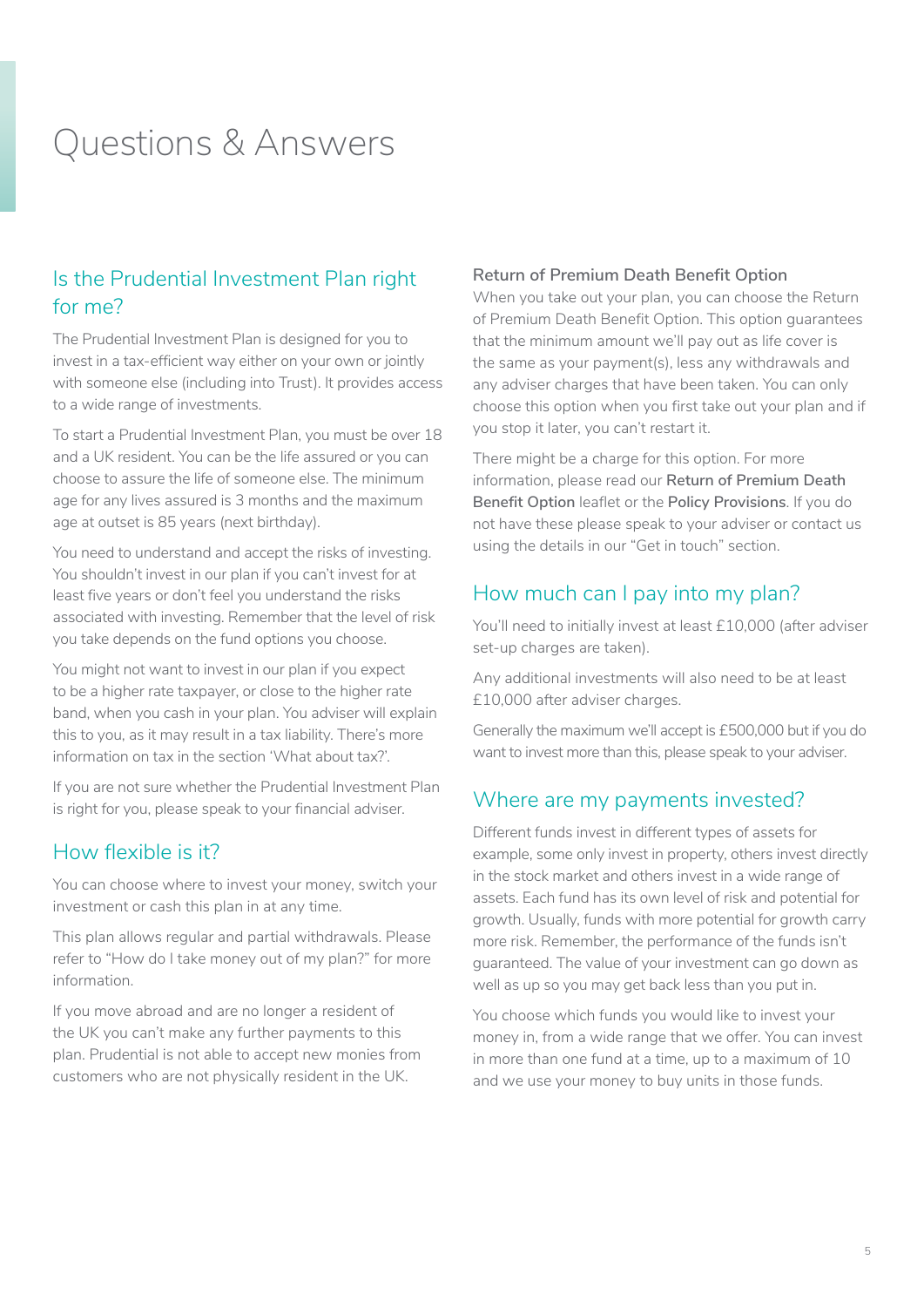<span id="page-5-0"></span>There may be exceptional circumstances that delay the buying, switching and selling of units in any fund. We wouldn't expect these delays to be longer than six months for units that invest in property or land, and one month for units that invest in other asset types. However, we can't guarantee that delays will never be longer. If a delay will apply to you, we'll let you know.

Your financial adviser will give you details about the funds, before you choose where to invest. You can also refer to our **Fund Guide**.

#### **Unit-linked funds**

Payments into unit-linked funds will buy units in the chosen funds. The price of each unit depends on the value of the investment in the fund and also whether more money is going into or out of the fund. We work out the value of your plan based on the total number of units you have in each fund. So, if the unit prices rise or fall, so will your plan value. Money in the various funds is invested in a wide range of shares, corporate bonds, government stocks and commercial property in the UK and abroad.

#### **How unit-linked funds invest**

Some of the Prudential funds listed in your **Fund Guide** may invest in 'underlying' funds or other investment vehicles. Have a look at a fund's objective and that will tell you where it invests – including if that's in an underlying fund or funds.

If the Prudential fund is investing in just one underlying fund then it's what's known as a 'mirror' fund, as the performance of the Prudential fund broadly aims to reflect the performance of the underlying fund it invests in. The performance of our Prudential fund, compared to what it's invested in won't be exactly the same. The differences between the underlying fund and our fund can be due to:

- additional charges.
- cash management (needed to help people to enter and leave our fund when they want),
- tax,
- timing of investments (this is known as a fund's dealing cycle, it varies between managers and can be several days).

#### **The PruFund range of funds**

The PruFund funds have an established smoothing process which uses Expected Growth Rates and where required, Unit Price Adjustments, to deliver a smoothed investment journey. It aims to provide you with some protection from the extreme short-term ups and downs of direct investment. However, the value of your investment can go down as well as up so you might get back less than you put in.

For the PruFund range of funds, we may decide to reset the unit price of a PruFund Fund to the unsmoothed price on a particular day, to protect the With-Profits Fund. There may also be occasions where we have to suspend the smoothing process for one or more PruFund Funds for a period of consecutive days, to protect the With-Profits Fund.

For more information about how the PruFund Funds work, please read **Your With-Profits Plan – a guide to how we manage the Fund (PruFund range of funds)**.

# Can I change my investments?

Yes, you can switch your money between funds at any time. We don't currently charge you for this but if this changes in the future we'll let you know.

#### **PruFund funds**

Any units we cancel as a result of switches, transfers or withdrawals from the PruFund Range of Funds may be subject to a delay of up to 28 days from the date of receipt of a request to cancel units. We'll use the unit price on the final day of the delayed period as the price of the units for these purposes.

You can only switch PruFund funds once a quarter – these start on 25 February, 25 May, 25 August and 25 November. If you do want to switch funds, please contact us using the details on the last page.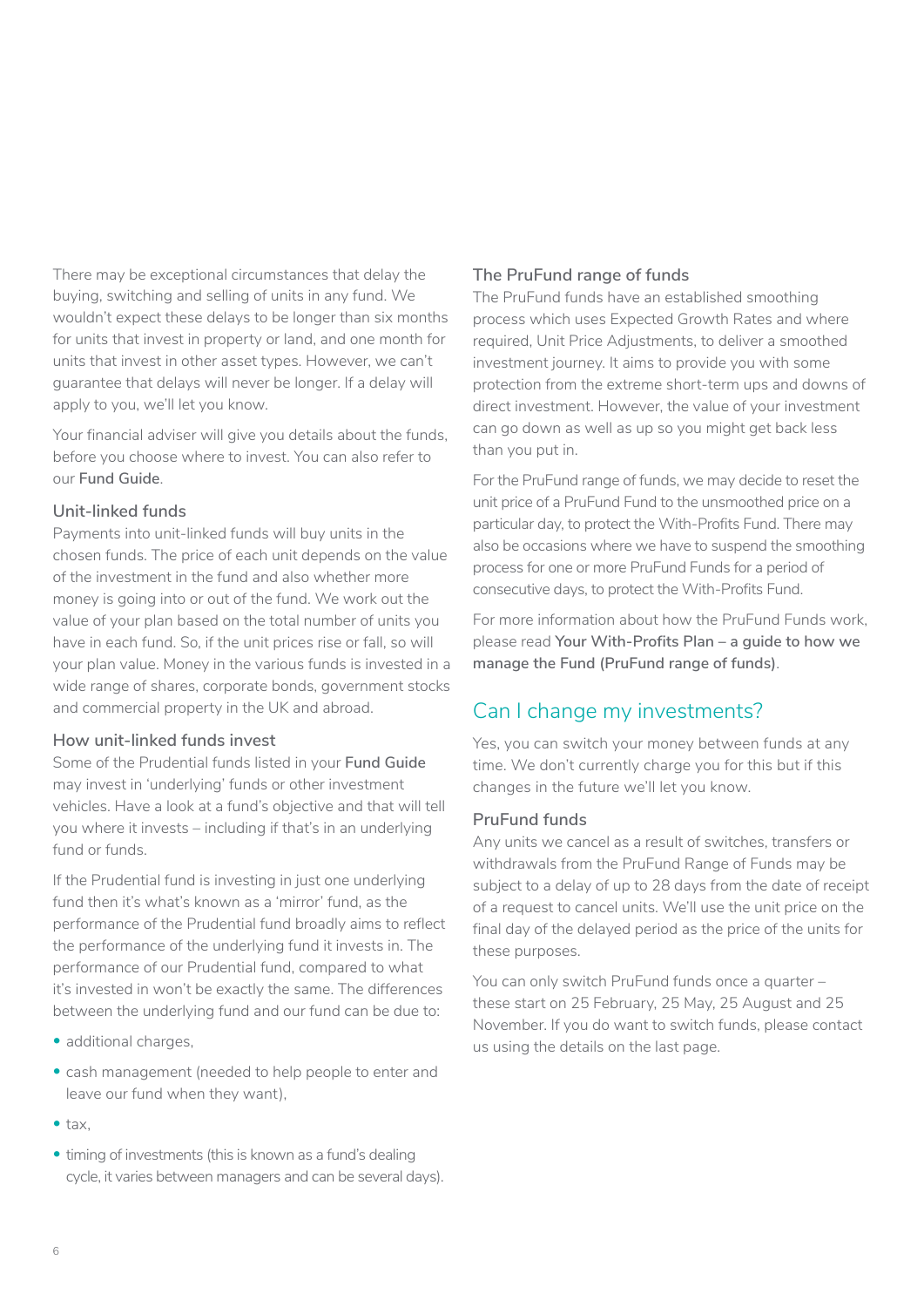# <span id="page-6-0"></span>What are the charges and costs?

We charge you for looking after your plan. These charges are already taken into account when we work out its value.

Your personal illustration shows what charges and costs you will pay. The charges and costs described below could change in the future. If this happens, we will let you know.

You can find details of our fund charges in each fund's Investment Option Document – these are available from your adviser or at **pru.co.uk/pro-docs/PIP**.

#### **Annual Management Charge**

For unit-linked funds, we deduct an Annual Management Charge from the funds and this charge is calculated and taken daily from your plan by cancelling units. The amount of charge we deduct depends on the funds you choose to invest in and the amount of your original investment. For more information, please read your **Fund Guide**.

We provide a discount on the Annual Management Charge depending on the value of your investment:

| Fund value                | Discount |
|---------------------------|----------|
| Less than £24.999         | 0.30%    |
| $£25,000 - £49,999$       | 0.35%    |
| $£50.000 - £99.999$       | $0.40\%$ |
| $£100,000 - £249,999$     | 0.45%    |
| $£250,000 - £499,999$     | 0.475%   |
| £500,000 - £999,999       | 0.50%    |
| $£1,000,000 - £1,749,999$ | 0.525%   |
| £1,750,000 - £2,999,999   | 0.55%    |
| $£3,000,000+$             | 0.575%   |

In addition to our charges, there may be further costs incurred, which can vary over time. Where these are applicable, they are paid for by the relevant fund and will impact on its overall performance.

For more information on these further costs, please look at the **Fund Guide.**

You agree the fees with your adviser for any advice you receive and you can pay them directly or ask us to pay the charges from your plan. There are limits to the amount of adviser charges we will allow you to deduct and your adviser can tell you more about this.

#### **Set up Adviser Charge**

You might ask us to take a Set-up Adviser Charge and pay it to your Adviser at the time you start your plan. We will take this charge from your initial payment and what's left is called your Premium. For example if you want to invest £20,000 but you agree a Set-up Adviser Charge of £1,000, your Premium will be £19,000.

You can also ask us to deduct a Set-Up Adviser Charge from any additional payments you make to your plan.

Any withdrawal limits and tax deferred withdrawal allowances will be based on the Premiums invested (i.e. your payments less any Set-up Adviser Charges.)

#### **Ongoing Adviser Charges**

You might ask us to deduct Ongoing Adviser Charges from your plan to pay for any ongoing advice as

- a percentage of the full value of your plan,
- a percentage of the total Premium, or
- a monetary amount.

It can't be a combination of these options.

You can ask for charges to be deducted either:

- monthly,
- quarterly,
- half-yearly, or
- yearly.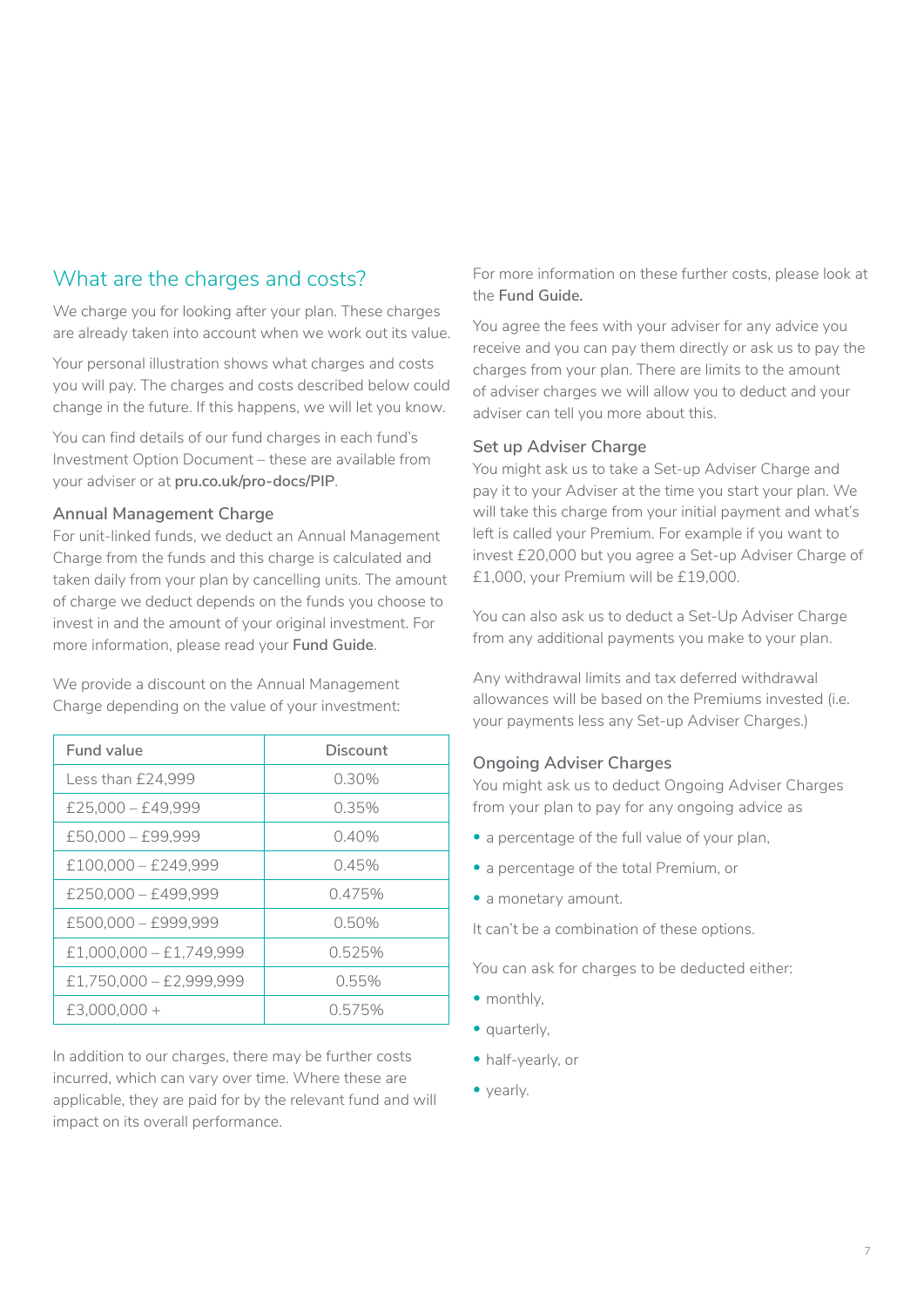<span id="page-7-0"></span>If your plan is written in trust, any request for Ongoing Adviser Charges must be made by all of the trustees together and not the settlor. If you've asked for Ongoing Adviser Charges as a percentage of the full value of your plan or as a percentage of the total Premium invested, the amount of Ongoing Adviser Charge will automatically increase if you pay any additional Premiums to your plan.

We'll pay these charges to your adviser and full details will be shown on your personal illustration. You can change or stop your Ongoing Adviser Charges at any time by writing to us using the details on the last page.

#### **Ad-hoc Adviser Charges**

You might ask us to deduct Ad-hoc Adviser Charges from your plan for any ad-hoc advice received. These can be given as either a percentage of the full value of your plan or you can choose the amount. We can deduct these charges from your plan and pay your financial adviser. At any time you can request an Ad-hoc Adviser Charge to be applied by writing to us.

#### **Maximum Ongoing and Ad-hoc Adviser Charges**

There are maximum limits applying to the amount of Adviser Charges we'll let you deduct from your plan – please speak to your adviser for further details.

#### **Return of Premium Death Benefit option**

If you chose this benefit when you started your plan, we might take a charge for it. We will check your fund value each month and only take this charge if the guaranteed minimum death benefit is more than the basic death benefit (100.1% of the fund value).

For more information about this option, please read the Return of **Premium Death Benefit Option Charge** leaflet. Your adviser can send you a copy or you can contact us using the details on the last page.

# What might I get back?

There is a projection of how much you could get back in your personal illustration. What you actually get back will depend on many factors such as:

- the amount that has been paid into the plan
- how long the payments have been invested
- the performance of the fund(s) you have invested in
- the amount of charges you've paid
- any withdrawals you've taken

# How do I take money out of my plan?

You can take partial withdrawals from your plan at any time. You can also take regular withdrawals, as long as each withdrawal is over £50.

If you're not withdrawing all of your investment in a particular fund, you must leave at least £500 invested.

Any withdrawal will reduce the value of your plan and it might end up being worth less than you've invested. This will mean you might not be able to continue to take withdrawals at the level you'd like or even at all.

#### **Regular Withdrawals**

You can take up to 5% of your initial investment and any additional investments as a tax-deferred withdrawal each year. Anything above this may be liable to immediate tax. There's more information on tax in the section 'What about tax?'.

For regular withdrawals, you can take:

- a fixed amount.
- a percentage of your total Premium (payment less Adviser Charges), or
- a percentage of the full value of your plan.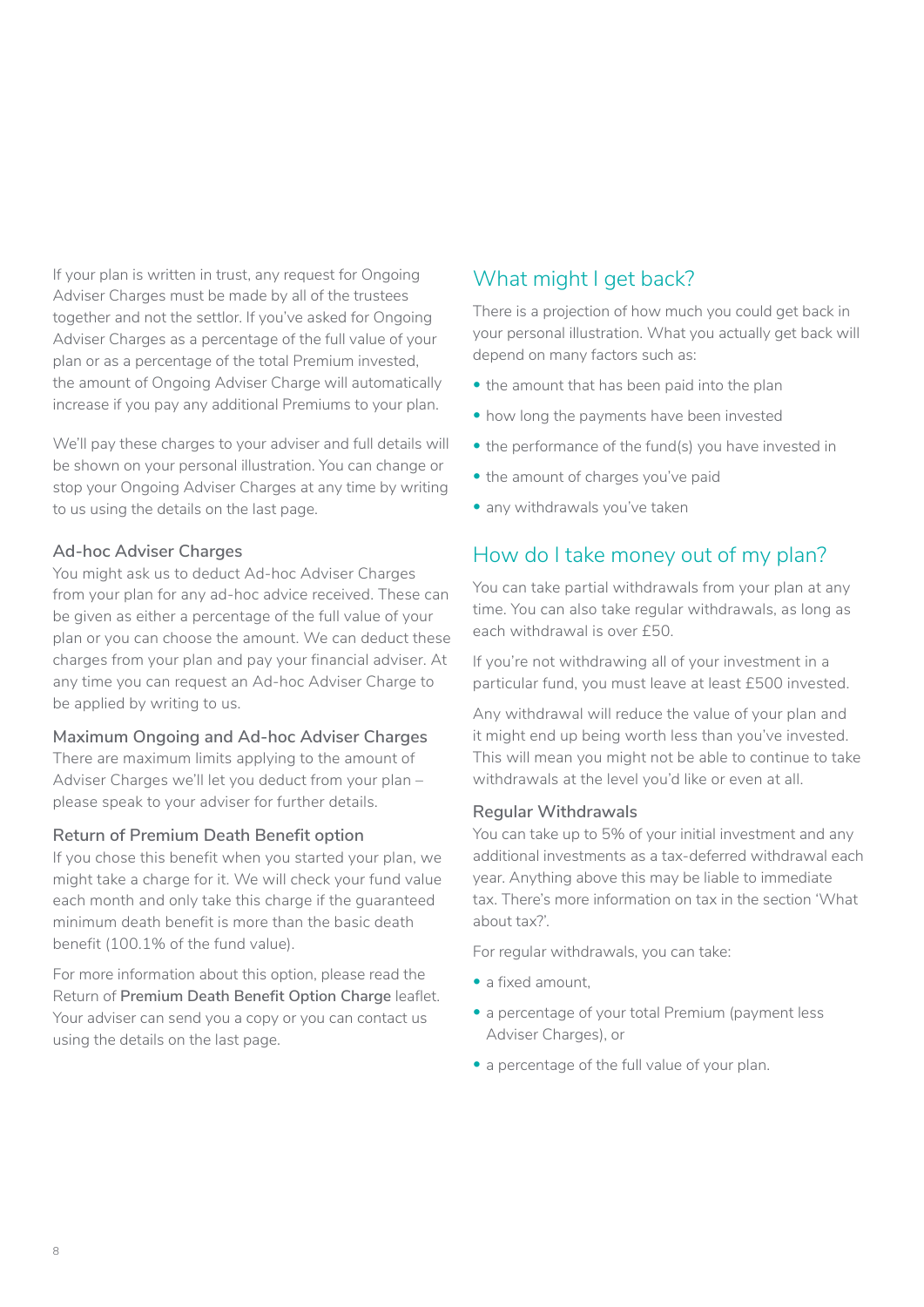We can pay these to you:

- monthly,
- every three months.
- every four months,
- every six months, or
- annually.

Within a 12-month period, the maximum regular withdrawals cannot be over 7.5% of the full value of your plan, or 7.5% of the total amount you've paid in – whichever is greater.

Any ongoing adviser charges paid from the plan will count towards both these limits, so if, for example, you've agreed an ongoing charge of 0.5% each year of the plan's value, you can only take 7% of the plan as a regular withdrawal each year.

The Distribution Income funds which invest in assets are designed to pay dividends, income or interest (called natural income). You can withdraw all of the natural income available, or cap the amount you take each year up to 5% of your initial investment, and any additional investments.

If you have capped the natural income you take, any excess will be re-invested to buy further units in your Distribution Income Funds subject to a £20 minimum. Please note: this option is not available if you pay ongoing adviser charges from your plan. Your **Policy Provisions**  have further details of how withdrawals work.

#### **Partial withdrawals**

You can make partial withdrawals at any time.

We might pay your partial withdrawal 28 days after we receive the forms we require, using the unit price on the 28th day. This is in addition to any other restrictions outlined in the section "Where are my payments invested?". Please read the **Policy Provisions** booklet for more information.

Any withdrawals you take will reduce the value of your plan and might affect the level of regular withdrawals you can take.

#### **Cashing in your plan**

You can cash in your plan whenever you like. However, please remember that it is designed to be kept for 5 to 10 years. Again, as stated above we might pay out 28 days after we receive your request and the forms we require, using the unit price on the 28th day. This is in addition to any other restrictions explained in the section "Where are my payments invested?"

The unit price will change between the date of your request and when the payment is made to you, so the actual value you receive might be higher or lower than the value at the time you asked to cash in your plan.

For more information about cashing in your plan, please read the **Policy Provisions**.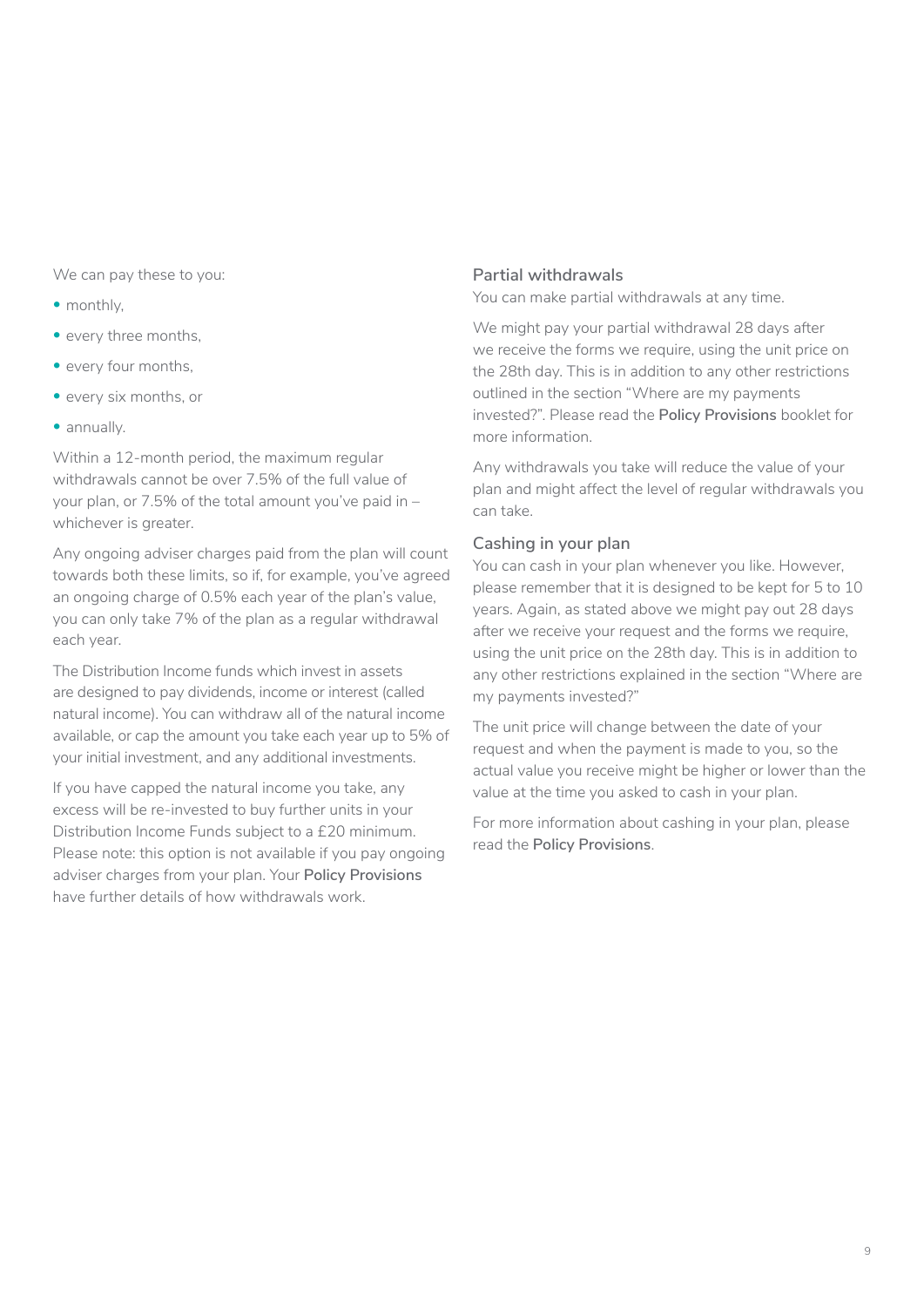# <span id="page-9-0"></span>What about tax?

Your plan is set up as 20 identical policies. This enables you to cash in or transfer the ownership of each policy separately, which can help you withdraw money in a taxefficient way.

#### **Income Tax**

You can currently withdraw up to 5% each year of the total money paid in to the plan, without paying any immediate income tax. You can do this for 20 years or until you've withdrawn an amount equal to the amount you originally invested.

Any ongoing or one off adviser charges are included within this allowance and the 5% tax-deferred allowance rolls over to the following years if you don't use it.

However, you might have to pay income tax when:

- Your plan ends on death of the life assured, or the last life assured if more than one person is covered
- You cash in all, or part, of your plan
- You withdraw more than the 5% a year tax-deferred allowance
- You transfer ownership of the plan

Taking money out of your plan could mean you lose some or all of your entitlement to personal allowances and certain tax credits.

#### **Inheritance Tax**

If you still have this plan when you die, you might need to pay Inheritance Tax. Special tax considerations apply to plans written under trust. Your adviser can give you more information about this.

#### **Capital Gains Tax**

You won't have to pay this on your plan.

Tax rules can change and the impact of taxation (and any tax relief) depends on your circumstances.

Before you make a decision you might want to speak to a financial adviser. They can help you understand the tax rules and how they might affect you.

For more information visit **[pru.co.uk/tax](https://pru.co.uk/tax)** or the HMRC website at **[hmrc.gov.uk](https://hmrc.gov.uk)**.

# How will I know how my Prudential Investment Plan is doing?

We'll send you an annual statement which shows how your plan is doing.

You can also register for an online account at **pru.co.uk/existing-customers/**

# What happens to the Prudential Investment Plan if the person covered dies?

Your plan will end when the life assured dies, or in the case of a joint life plan, when both lives assured have died.

The plan will pay out 100.1% of the fund value or the guaranteed Return of Premium Death Benefit Option, if selected, whichever is the greater. If the plan is written in trust, we'll pay the proceeds to the trustees. If it isn't, we'll pay it to the estate.

If the owner dies but they are not the life assured, the plan will not end and ownership of the plan will pass to the owner's estate, unless the plan was owned jointly; in which case it will pass to the surviving owner.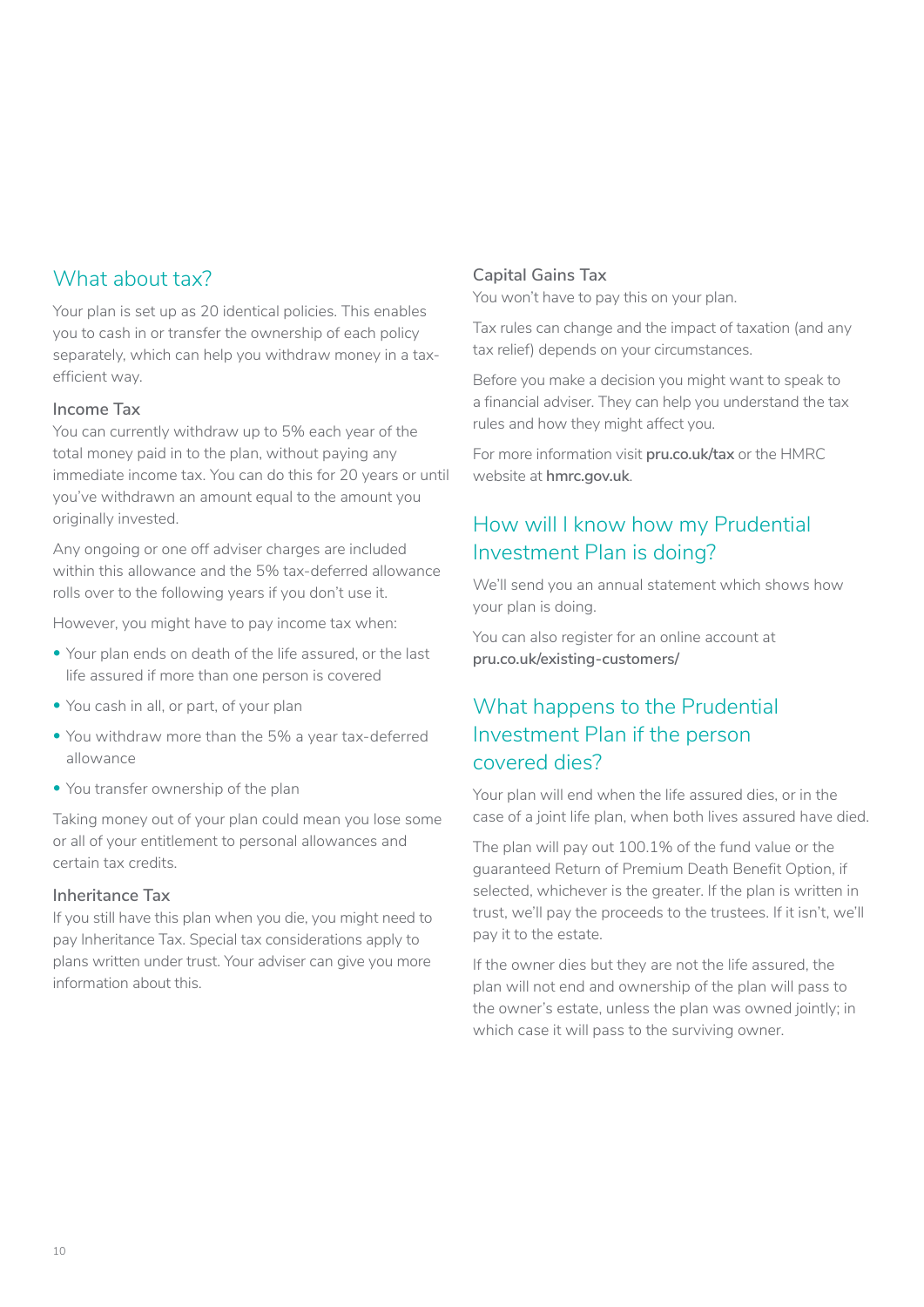# <span id="page-10-0"></span>What if the Prudential Investment Plan isn't right for me?

You have 30 days from when you first receive your plan documents to cancel. You also have 30 days to cancel any additional investments. If you decide to cancel any additional investments it won't affect any existing investment you have in place.

We'll send you a cancellation notice with your plan documents and if you decide to cancel, you can return the notice or write to us with your plan reference number at:

#### **Prudential Investment Plans New Business Lancing BN15 8GB**

If more than one person owns the plan, we'll accept cancellation by any of the owners, within the 30 day period, whether they're acting alone or jointly.

If you decide to cancel, we'll give you your money back less any fall in value and less any adviser charges we've already taken, so you may not get back the full amount you paid in.

You can also cancel before you receive your plan documents by calling us or your adviser.

After 30 days your plan becomes binding and you can't cancel it. But if you decide it's not right for you later, you can cash it in. However you might not get all your money back if the value of your plan has fallen.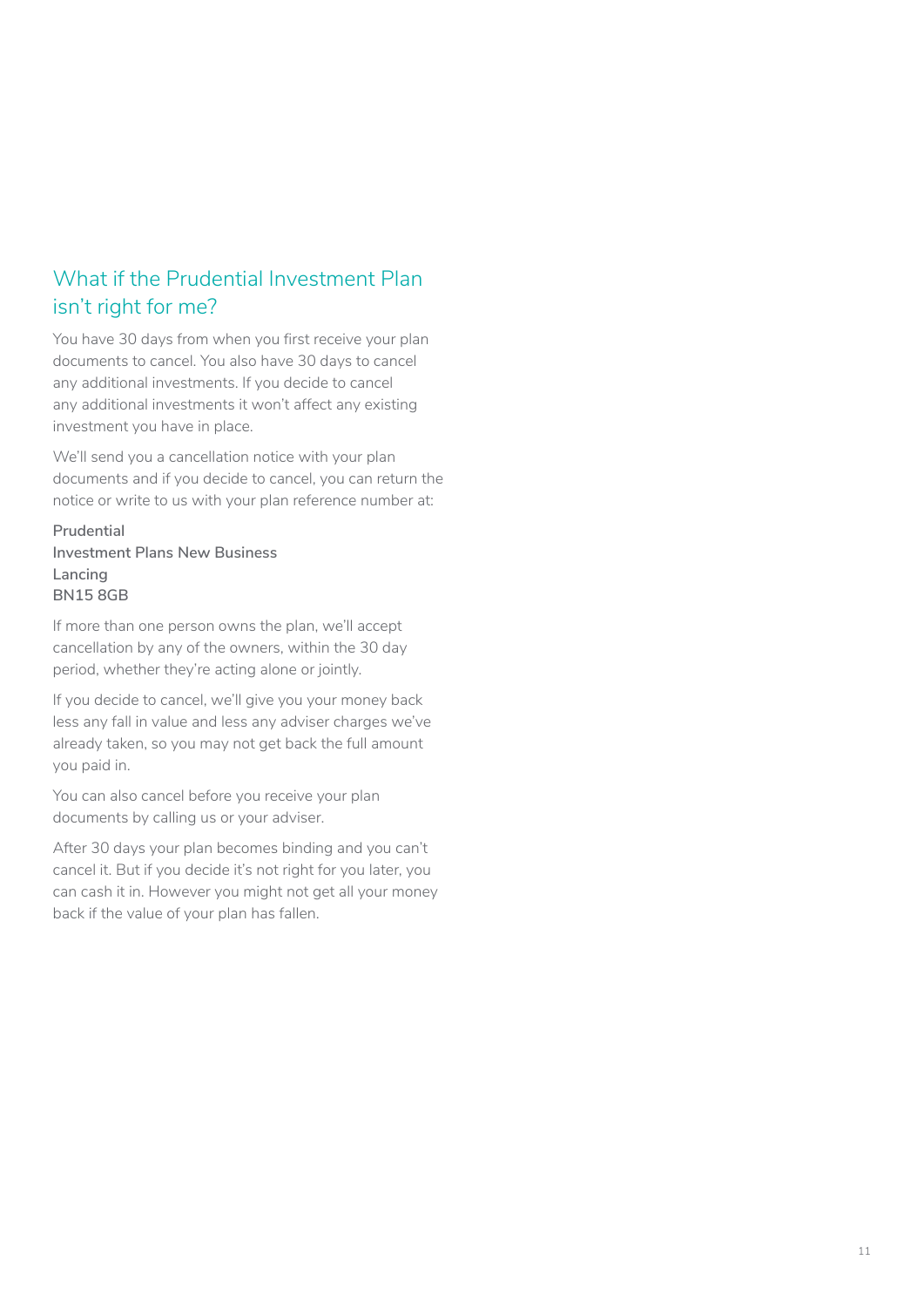# <span id="page-11-0"></span>Other information

# Client category

We classify you as a 'retail client' under Financial Conduct Authority (FCA) rules. This means you'll receive the highest level of protection for complaints and compensation and receive information in a straightforward way.

# Compensation

The products Prudential Assurance Company Limited (PACL) offer are covered by the Financial Services Compensation Scheme (FSCS). If we get into financial difficulties, you may be able to make a claim. The FSCS is an independent body set up by Government to provide compensation for people where their authorised financial services provider gets into financial difficulties and becomes unable, or unlikely to be able, to pay claims against it. This circumstance is referred to as being 'in default'.

Losses, which may result from poor investment performance, are not covered by the FSCS.

#### **Where does FSCS protection apply? There is full FSCS coverage if PACL is 'in default'.**

- Your bond is protected up to 100% of the value of your claim.
- Any funds you choose to hold in your bond will be included in the value of your claim in the event that PACL is declared 'in default'.
- If you hold the Prudential With-Profits funds or PruFund funds in your bond, they are protected 100% in the event of the default of PACL

**All the other funds we offer, apart from those mentioned above, are unit-linked, and invest in other funds managed by non-PACL fund managers. FSCS cover does not apply if the non-PACL fund manager were to be 'in default'.** 

• There is no FSCS cover for unit-linked funds investing with non-PACL fund managers if that manager were to be 'in default'.

• See 'How unit-linked funds invest' for further information on these types of fund (often called 'mirror' funds).

You can find out more information on the FSCS at **[pru.co.uk/fscs](http://www.pru.co.uk/fscs)**, or you can call us.

Information is also available from the Financial Services Compensation Scheme.

Visit their website: **[fscs.org.uk](http://www.fscs.org.uk)**

Or write to: **The Financial Services Compensation Scheme, PO Box 300, Mitcheldean GL17 1DY** 

Or call the FSCS: **Telephone: 0800 678 1100** 

#### **Where FSCS coverage does not apply, then other factors can come in**

As explained in the 'Where does FSCS protection apply?' section, the FSCS doesn't cover every situation. For example unit-linked funds that invest in the funds of non-PACL fund managers (often called 'mirror' funds).

But, where FSCS protection does not apply, there are other factors that could help if the worst happened and a provider was 'in default'. For example, the use of custodians or depositories to provide protection for fund assets, where there is separate legal ownership of assets and legal entities that aren't liable for any losses of a fund manager. In so doing, the intention is that the underlying fund will not be liable for any losses the underlying fund management company incurs.

PACL would aim to recover any money invested in an underlying fund where the fund manager has been declared 'in default', but PACL would not be liable for any loss incurred from the default of the non-PACL fund manager.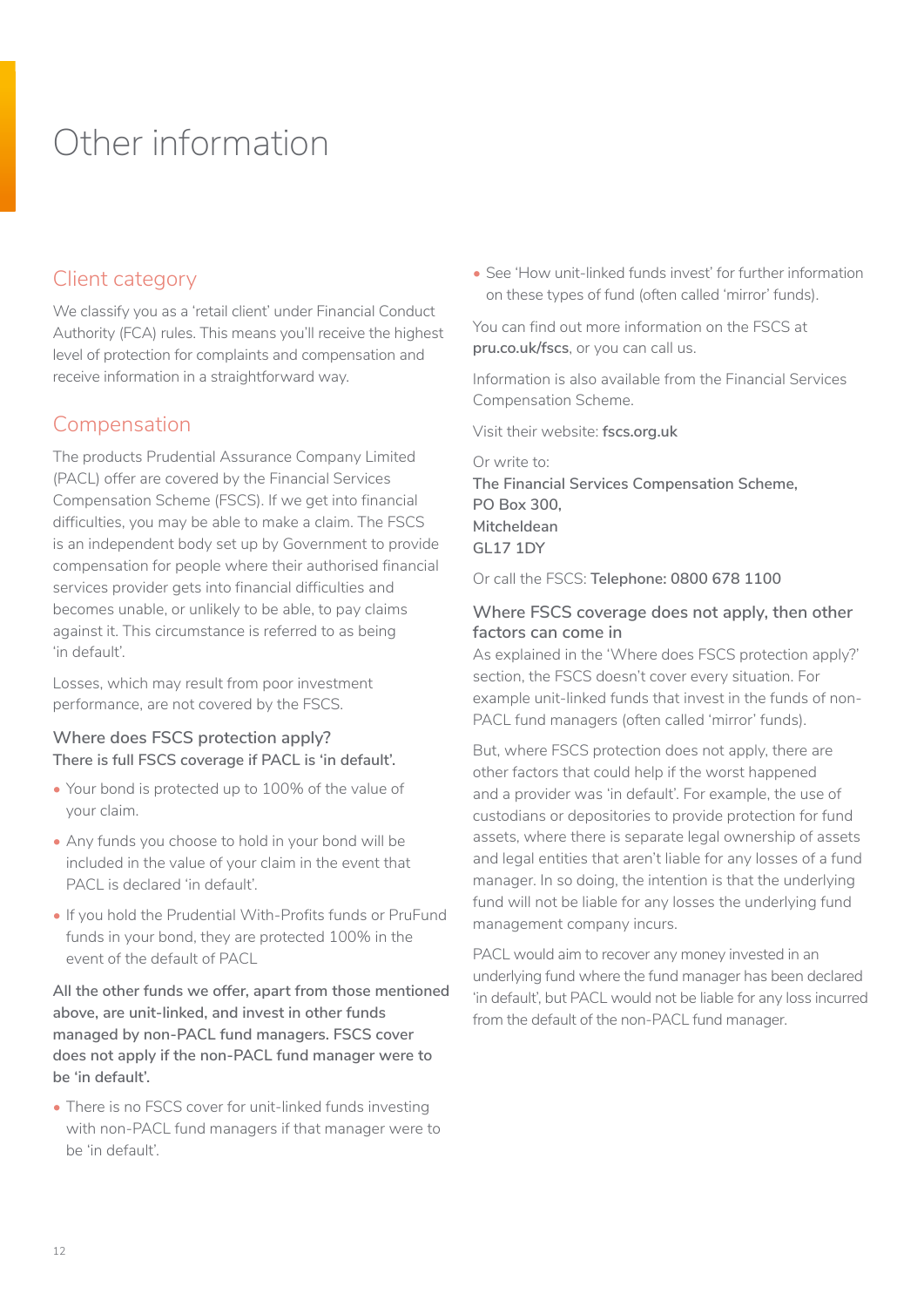# Financial strength

Prudential meets regulatory standards for meeting its financial obligations. You can read our solvency and financial conditions reports at **[pru.co.uk/about\\_us](https://www.pru.co.uk/about/?utm_source=redirect&utm_medium=301&utm_campaign=/about_us/)**, or if you contact us using our details on the last page we can post some information to you.

# Terms and Conditions

This Key Features Document gives a summary of your plan. Full details are set out in our **Policy Provisions** which is available on request using the contact details on the last page. We will also send it to you when your plan starts.

# Conflict of Interest

We want to make sure that we uphold our reputation for conducting business with integrity. If we become aware that our interests may conflict with yours, we will take all reasonable steps to manage it in an appropriate manner. We have drawn up a policy to deal with any conflicts of interest. If you would like to know the full details, please contact us using our details on the last page.

#### $|$  aw

The law of England and Wales applies to your Prudential Investment Plan.

# Our regulators

We are authorised by the Prudential Regulation Authority and regulated by the Financial Conduct Authority and the Prudential Regulation Authority. Prudential Assurance Company Limited is entered on the Financial Conduct Authority (FCA) Register, FCA Reference Number 139793. The FCA Register is a public record of all the organisations that the FCA regulates.

You can contact the FCA at:

**The Financial Conduct Authority 12 Endeavour Square London E20 1JN**

Email: **[consumer.queries@fca.org.uk](mailto:consumer.queries%40fca.org.uk?subject=)**

Prudential Regulation Authority details:

**The Prudential Regulation Authority Bank of England Threadneedle St London EC2R 8AH**

Email: **[enquiries@bankofengland.co](mailto:enquiries%40bankofengland.co.uk?subject=).uk**

# Communicating with you

Our documents and terms and conditions, as well as all other communications, will be in English.

# How to make a complaint

If you have a complaint, please get in touch with us and we will do everything we can to resolve it. You can also ask us for details of our complaints handling process. Our contact details are in the 'Get in touch' section at the back of this document.

If you're not satisfied with our response, you can take your complaint to the Financial Ombudsman Service who help settle individual disputes between consumers and businesses providing financial services:

**Financial Ombudsman Service Exchange Tower London E14 9SR**

**Telephone: 0800 023 4567 or 0300 123 9123.**

**Or visit the website: financial-ombudsman.org.uk**

Using this service won't affect your legal rights.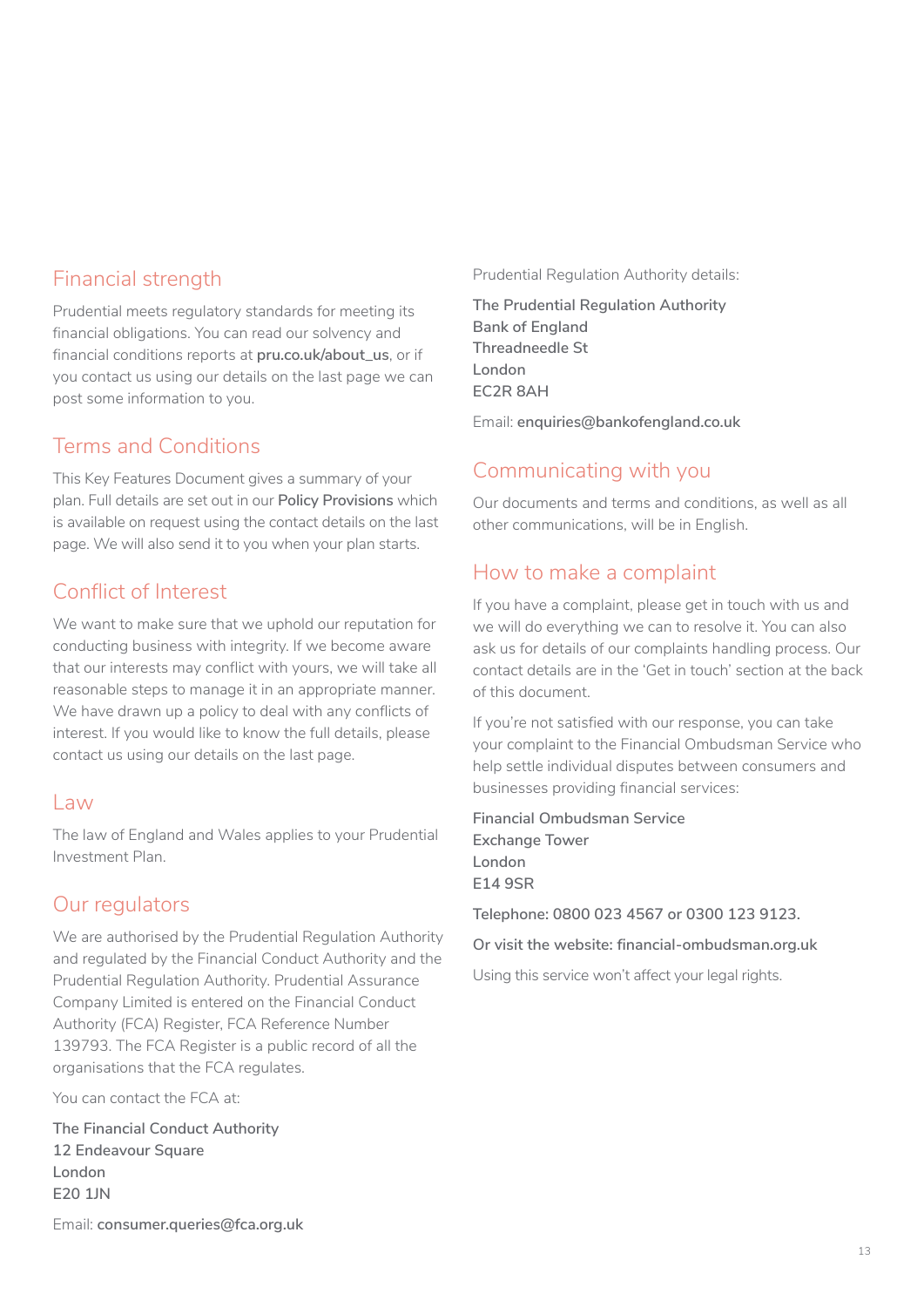# <span id="page-13-0"></span>Get in touch

If you want to contact us before you buy this plan, you can contact us in the following ways:



#### Write to: **Prudential Lancing BN15 8GB UK**



 $\bigcirc$ 

 $:\overline{\mathsf{J}}$ 

Online including secure messages: register for online services at **[pru.co.uk](https://www.pru.co.uk/)**

Phone: **0345 640 3000** Monday to Friday 8am to 6pm (we are not open on public holidays). We might record your call for training and quality purposes. To find out more about how we use your personal data please visit **pru.co.uk/mydata.**  $\widetilde{[::]}$ 



If you're a Deaf customer, who is also a British Sign Language (BSL) user, you can contact us using a Video Relay service. The service, provided by SignVideo, connects customers to fully qualified, registered NRCPD interpreters who will relay your conversation with a member of our customer service team.

#### **[pru.co.uk/contact-us/signvideo](https://www.pru.co.uk/contact-us/signvideo/)**

There is no cost for using this service to call Prudential and we're available to help you Monday to Friday, 8am to 6pm.

# Keep in touch

It's important that we keep in touch so, if you change your address or any of your contact details, please let us know.